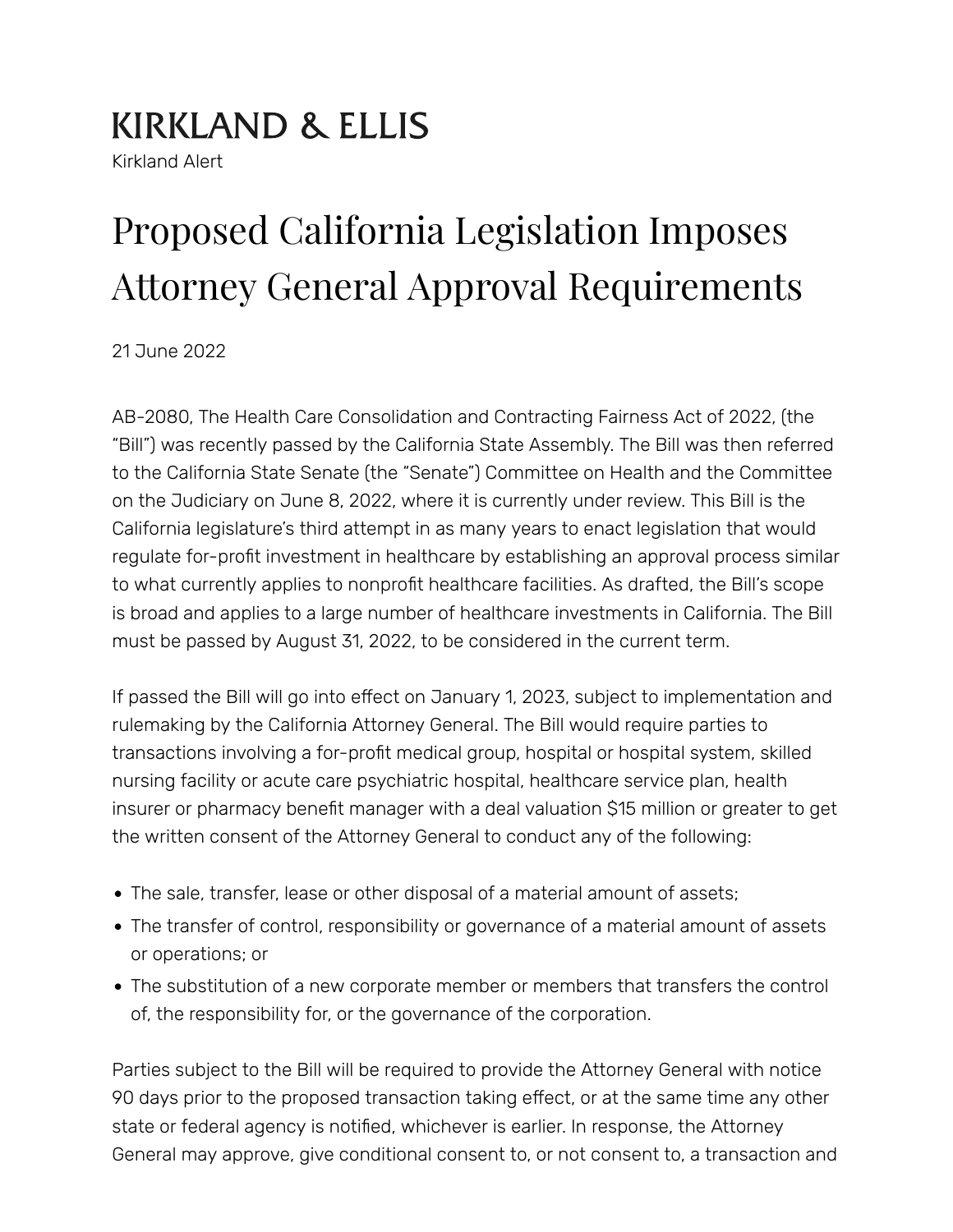may consider any relevant factors, including whether the transaction may have a significant impact on the following:

- Market competition or costs for payors, purchasers or consumers;
- Quality of care, including the ability to offer culturally competent and appropriate care;
- The access to, or availability of, healthcare for payors, purchasers and consumers; or
- Maintenance of access to care in a rural, low-income or disadvantaged community.

The Attorney General may also assess whether the proposed change is in the public interest.

If the transaction constitutes a "Major Transaction," the Attorney General must also conduct one or more public meetings in the county in which the acquired entity is located. The definition of "Major Transaction" varies by entity type as follows:

| <b>Entity Type</b>                                                   | "Major Transaction"                                                                                                                                                                                                             |
|----------------------------------------------------------------------|---------------------------------------------------------------------------------------------------------------------------------------------------------------------------------------------------------------------------------|
| Healthcare service plan, health insurer,<br>pharmacy benefit manager | A transaction or agreement that affects<br>a significant number of enrollees,<br>involves a material amount of assets, or<br>adversely ffects subscribers or enrollees<br>or the stability of the healthcare<br>delivery system |
| Hospital or hospital system                                          | The same factors set forth in California<br>Corporations Code Section 5914 that<br>would require a nonprofit health facility<br>to seek Attorney General approval                                                               |
| Medical groups                                                       | To be defined by AG regulations                                                                                                                                                                                                 |

We will continue to monitor the situation. If you have questions, please reach out to one of the authors below or your regular Kirkland contact.

## Authors